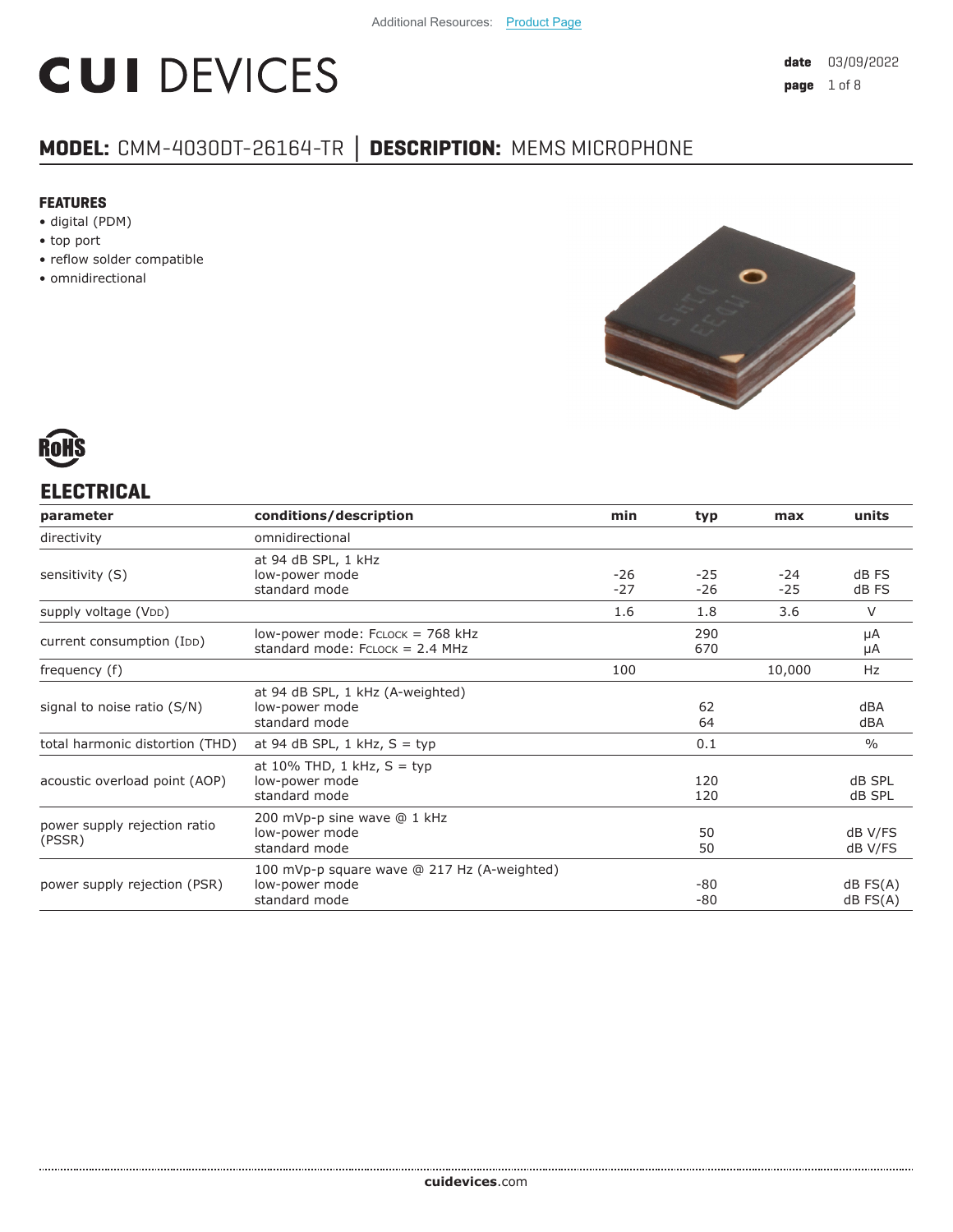# **DIGITAL INTERFACE**

| parameter                          | conditions/description                        | min                    | typ | max              | units             |
|------------------------------------|-----------------------------------------------|------------------------|-----|------------------|-------------------|
| clock frequency range              | sleep mode<br>low-power mode<br>standard mode | $\Omega$<br>150<br>1.1 |     | 50<br>900<br>4.0 | kHz<br>kHz<br>MHz |
| sleep current (ISLEEP)             | $FCLOCK \leq 50$ kHz                          |                        | 1   |                  | μA                |
| dc output                          | fullscale = $\pm 100$                         |                        | 4   |                  | %FS               |
| data format                        | 1/2 cycle PDM                                 |                        |     |                  |                   |
| short circuit current (Isc)        | grounded data pin                             | 1                      |     | 10               | mA                |
| output load (CLOAD)                |                                               |                        |     | 200              | рF                |
| fall-asleep time                   | $FCLOCK \leq 50$ kHz                          |                        |     | 30               | μs                |
| wake-up time                       | $FCLOCK \geq 151$ kHz                         |                        |     | 200              | μs                |
| power-up time                      | $V_{\text{DD}} \geq V$ (min)                  |                        | 6   | 20               | ms                |
| mode-change time                   |                                               |                        |     | 10               | ms                |
| logic input high (VIH)             |                                               | 0.7xVDD                |     | 3.6              | V                 |
| logic input low (V <sub>IL</sub> ) |                                               | $-0.3$                 |     | 0.3xVDD          | V                 |
| logic output high (Voн)            | $I$ <sub>OUT</sub> = 2 mA                     | $VDD-0.45$             |     |                  | V                 |
| logic output low (VoL)             | $I$ out = 2 mA                                |                        |     | 0.45             | V                 |
| clock duty cycle                   |                                               | 40                     |     | 60               | $\frac{0}{0}$     |

Notes: 1. All specifications measured at 23±2°C, humidity at 55±20%, V<sub>DD</sub> = 1.8 V, FcLock = 2.4 MHz, L/R pin grounded, no load, unless otherwise noted.

#### **TIMING CHARACTERISTICS**

| parameter                      | conditions/description | min | tvp | max | units |
|--------------------------------|------------------------|-----|-----|-----|-------|
| clock rise/fall time           | <b><i>LEDGE</i></b>    |     |     | 20  | ns    |
| delay time to high Z           | tdz                    |     |     | -40 | ns    |
| delay time to data line driven | <b>t</b> DD            |     |     | 50  | ns    |



| Microphone | Select (L/R) | Asserts Data On                        | Latch Data On                          |
|------------|--------------|----------------------------------------|----------------------------------------|
| Mic (High) | Vdd          |                                        | rising clock edge   falling clock edge |
| Mic (Low)  | GND          | falling clock edge   rising clock edge |                                        |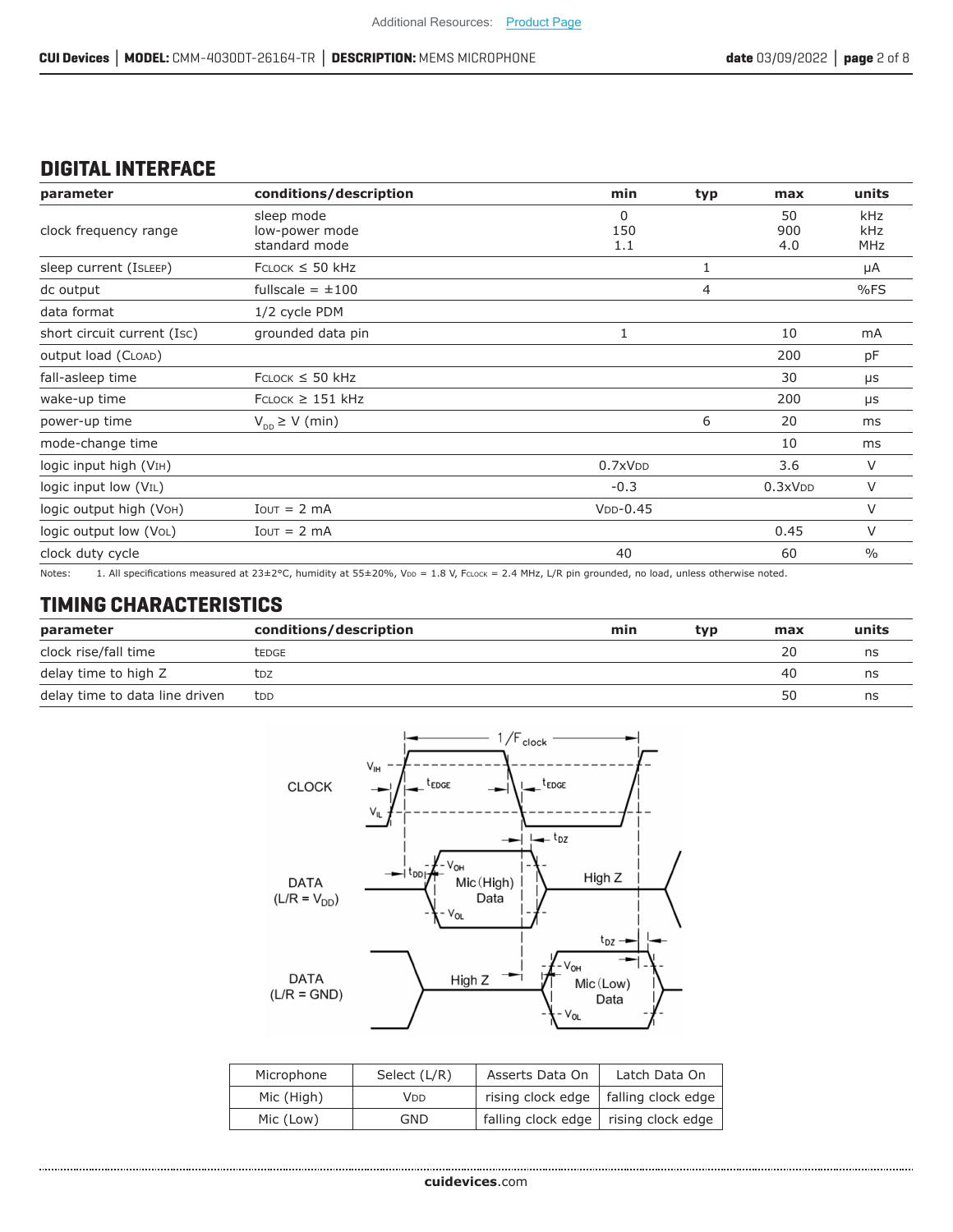### **RECOMMENDED INTERFACE CIRCUIT**





Notes: 2. Power supply decoupling capacitors (100 nF, 10  $\mu$ F ceramic) should be placed as near as possible to V<sub>DD</sub> of the device.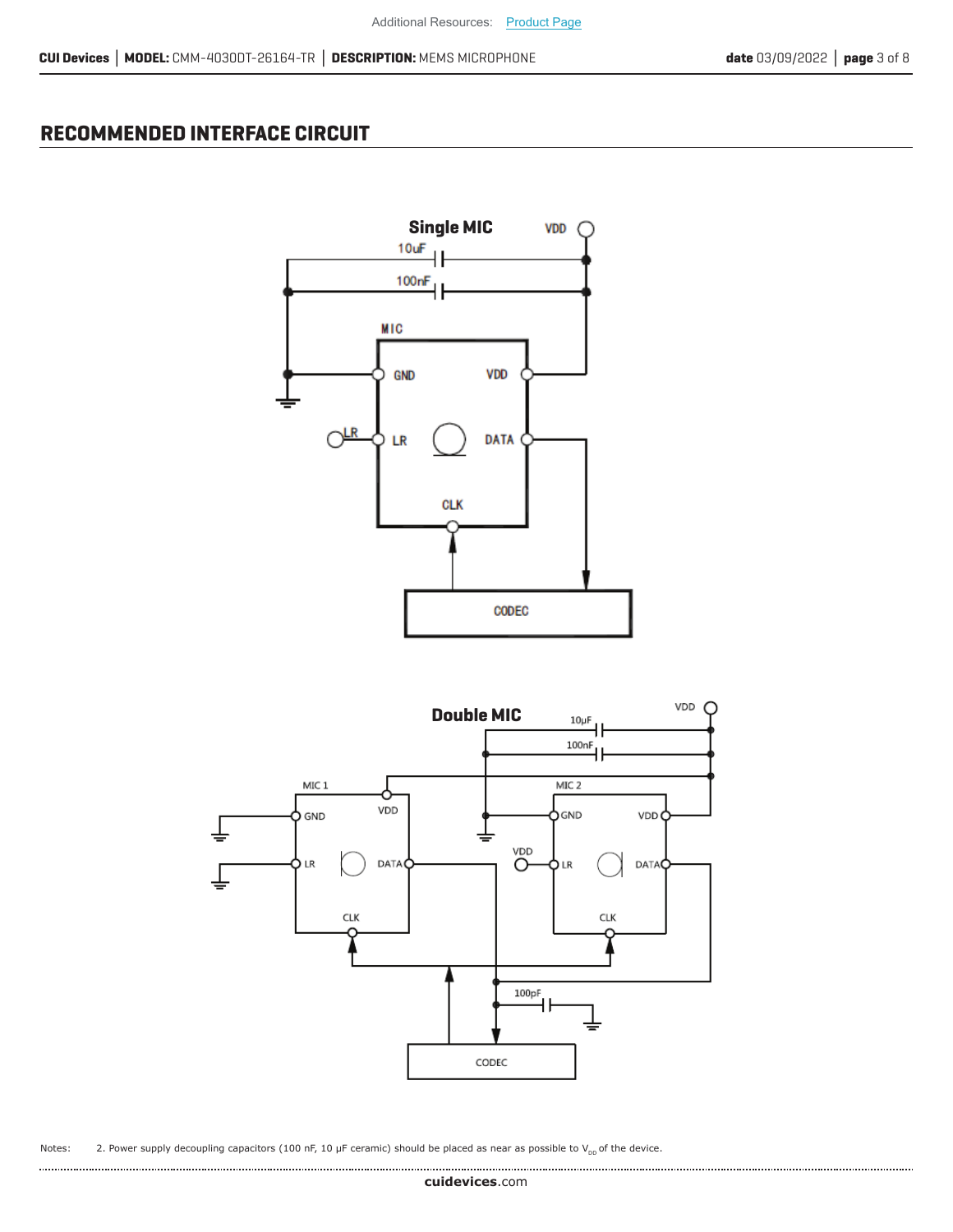## **ENVIRONMENTAL**

| parameter             | conditions/description         | min   | typ   | max | units        |
|-----------------------|--------------------------------|-------|-------|-----|--------------|
| operating temperature |                                | $-30$ |       | 85  | °C           |
| storage temperature   | in packaging                   | $-40$ |       | 100 | $^{\circ}$ C |
| <b>RoHS</b>           | yes                            |       |       |     |              |
| <b>MECHANICAL</b>     |                                |       |       |     |              |
| parameter             | conditions/description         | min   | typ   | max | units        |
| dimensions            | $4.00 \times 3.00 \times 1.00$ |       |       |     | mm           |
| acoustic port         | top                            |       |       |     |              |
| terminals             | surface mount                  |       |       |     |              |
| weight                |                                |       | 0.026 |     | g            |

### **MECHANICAL DRAWING**

units: mm tolerance: length, width, height: ±0.10 mm acoustic port: ±0.05 mm unless otherwise specified: ±0.15 mm

| <b>TERMINAL CONNECTIONS</b> |              |  |  |
|-----------------------------|--------------|--|--|
| TERM.<br><b>FUNCTION</b>    |              |  |  |
| 1                           | VDD          |  |  |
| $\mathcal{P}$               | L/R          |  |  |
| 3                           | <b>CLOCK</b> |  |  |
| 4                           | DATA         |  |  |
| 5~8                         | GND          |  |  |



 $4.00$ 





 $-1.00$ 

Recommended PCB Layout Top View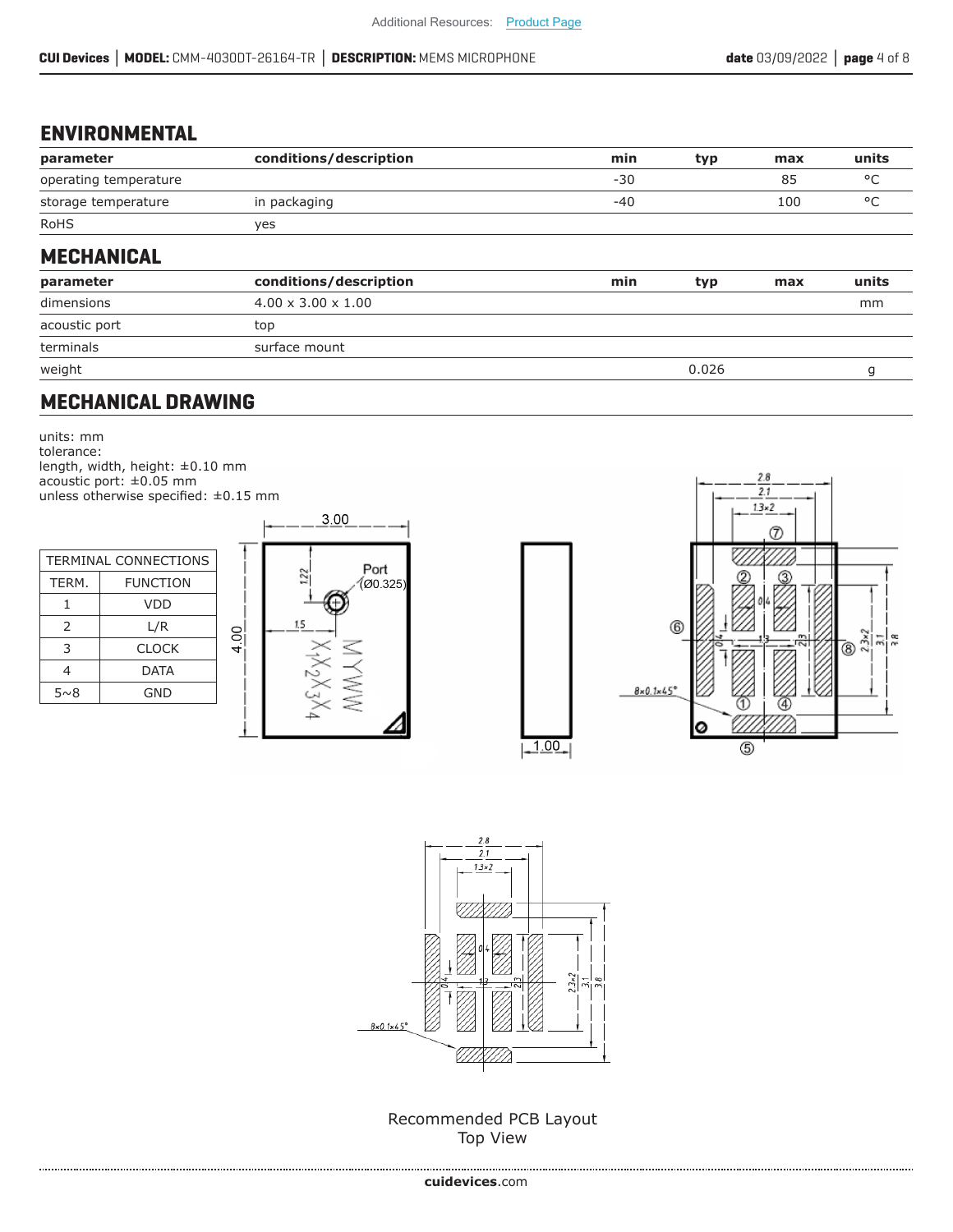# **FREQUENCY RESPONSE CURVE**

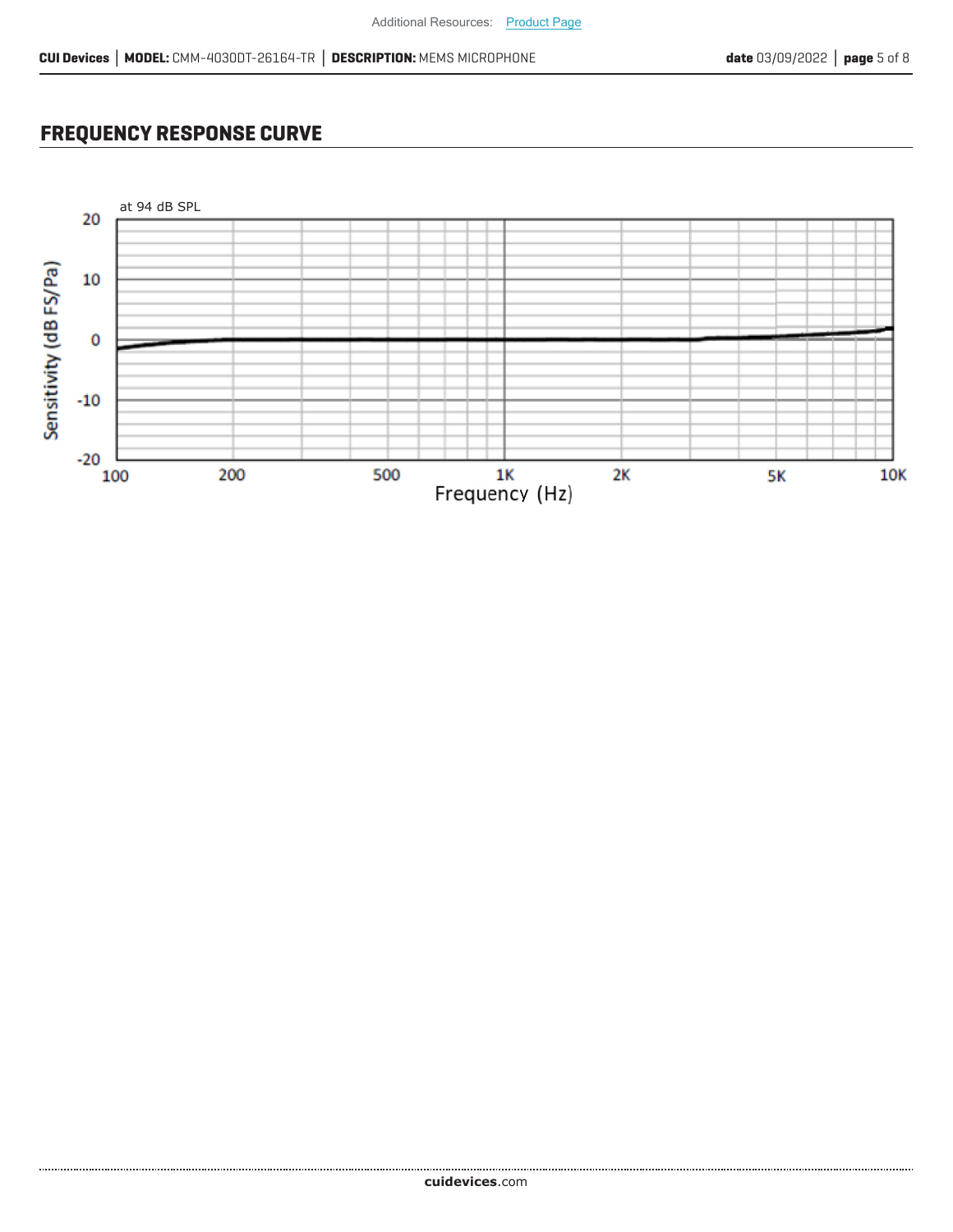#### **SOLDERABILITY**



#### **HANDLING RECOMMENDATIONS**

- 1. Not recommended to blow air heavily over acoustic port as debris could impact mic function.
- 2. Not suitable for wash process after reflow.
- 3. Not recommended to brush board with or without solvents after reflow process.
- 4. Not recommended to directly expose to ultrasonic processing or cleaning.
- 5. Not recommended to inserty any object in port of device at any time.
- 6. Not recommended to apply over 30 psi of air pressure into the port hole.
- 7. Not recommended to pull a vacuum over port hole.
- 8. Not recommended to apply a vacuum when repackaging into sealed bag a rate faster than 0.5 atm/sec.
- 9. Not recommended to clean table or carried plate with air guarding system that could induce particle floating inside mic.

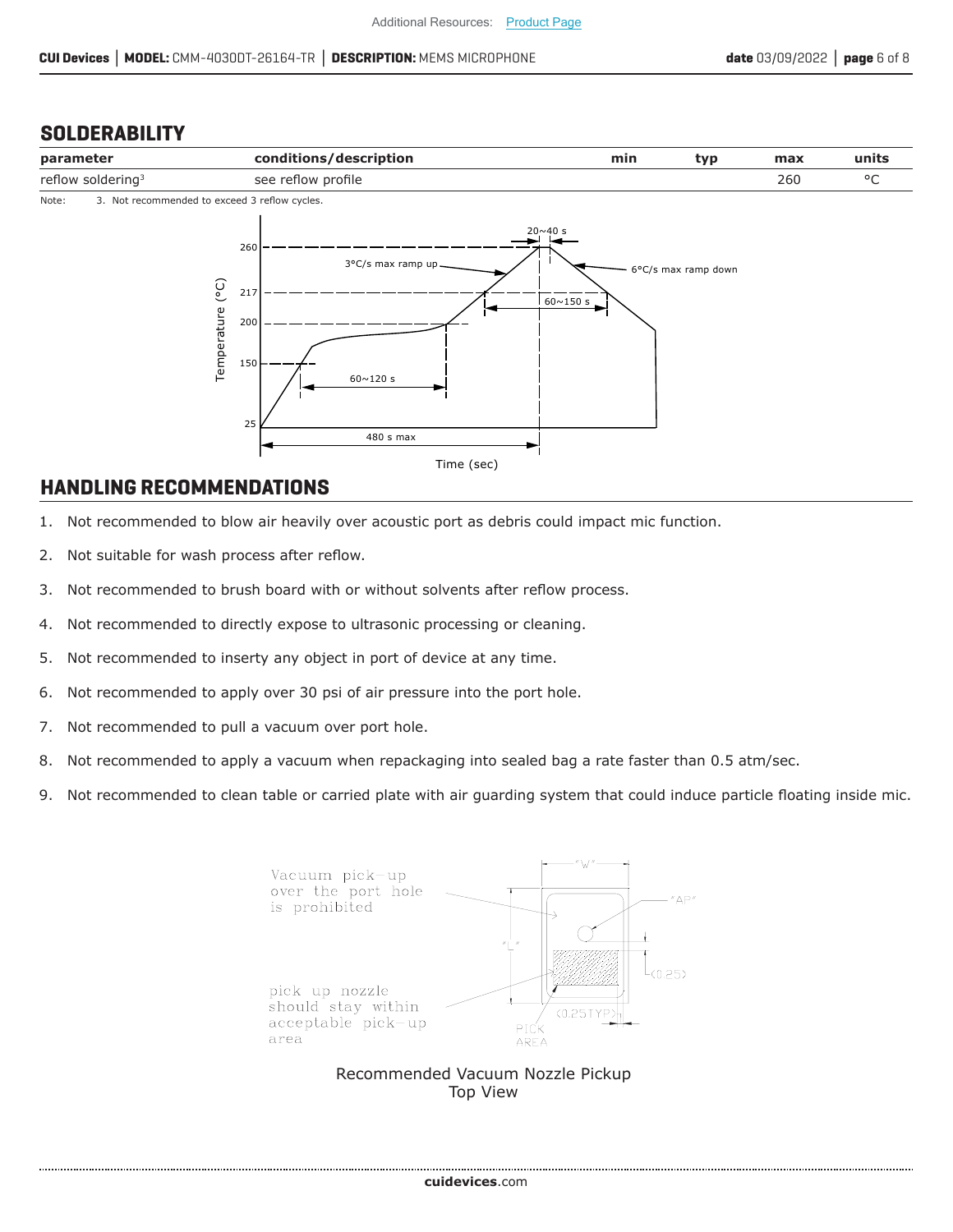#### **PACKAGING**

| parameter             | conditions/description         | min | typ | max | units |
|-----------------------|--------------------------------|-----|-----|-----|-------|
| MSL                   | Class 1                        |     |     |     |       |
| reel size             | $Ø7$ inches                    |     |     |     |       |
| reel QTY <sup>4</sup> | $1,100$ pcs per reel           |     |     |     |       |
| carton size           | $310 \times 210 \times 165$ mm |     |     |     |       |
| carton QTY            | 5,500 pcs                      |     |     |     |       |

Note: 4. The leader tape of the reel, and the beginning tape fixed into the reel center, will leave 25 blank cavities each.